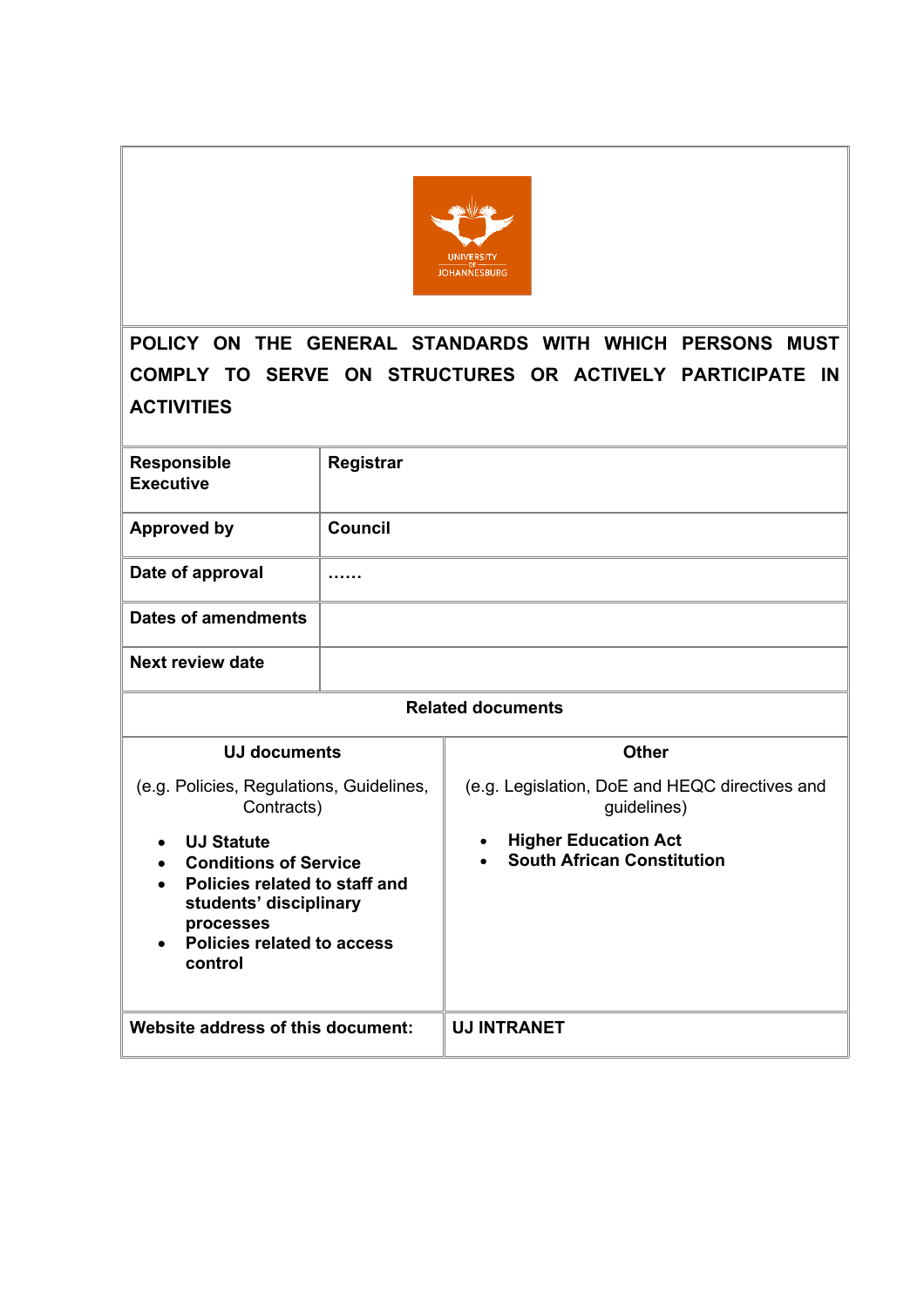#### **1 Preamble**

- 1.1 As a public higher education institution committed to the values which underlie an open and democratic society based on human dignity, equality and freedom, the University of Johannesburg must achieve and maintain a high level of public trust and respect. This trust and respect can be attained and sustained only if those who serve on the University's structures and who participate in its activities comply with, and continue to comply with, the high standards of honesty, integrity and good standing commensurate with the University's vision, mission and values.
- 1.2 In pursuit of its vision of being an international university of choice, anchored in Africa, dynamically shaping the future, the University recognises that the conduct of those who serve on the University's structures and participate in its activities, is measured against existing norms and standards which include:
	- the South African Constitution, especially the Bill of Rights contained in Chapter 2, and other relevant Law;
	- the University's vision, mission, values and strategic objectives;
	- codes of conduct and all other applicable rules, regulations, policies, practices and procedures of the University that govern the relations between the University and those who serve on its structures and participate in its activities;
	- various policies of the University that deal with the principles, procedures, and practices of conflict resolution, for example the policy on whistleblowing;
	- institutional autonomy and freedom of speech (including academic freedom).
- 1.2 The University provides a uniform framework for a General Standard required from those who serve on its structures and participate in its activities.

# **2 PURPOSE OF THE POLICY**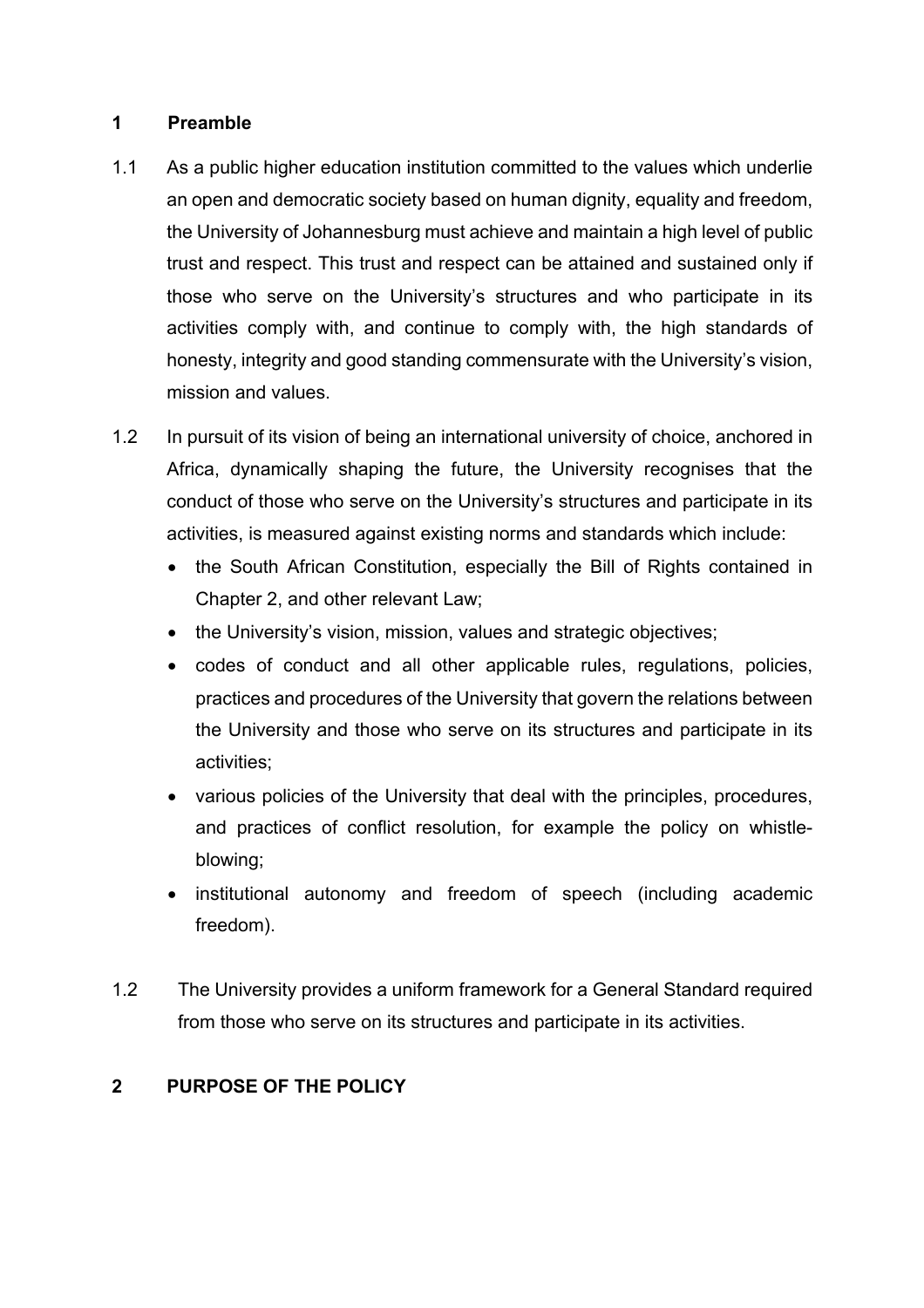- 2.1 In carrying out its statutory duty to govern the University, the purpose of this Policy is to record and publish the General Standard required by Council from those who serve on the University's structures or participate in its activities.
- 2.2 The Policy upholds the Constitution, other Law, and international best practice applicable to the Policy.

# **3 POLICY OBJECTIVES**

The objectives of the Policy are to create:

- 3.1 uniform guidelines regarding the General Standard with which those who serve on the University's structures or participate in its activities must comply with a view –
- 3.1.1 to recognise the rights and freedoms of those who serve or seek to serve on University structures, or participate or seek to participate in the University's activities, including the rights and freedoms which are guaranteed by the Constitution;
- 3.1.2 to seek to uphold the rights and freedoms of those who serve or seek to serve on University structures, or participate or seek to participate in its activities to the greatest extent possible, and to strike the appropriate balance, where necessary, between the enjoyment of those rights and freedoms with, amongst others, the rights and freedoms of the University and others;
- 3.1.3 to provide transparency in connection with the principles adopted by the University to guide decisions of decision-makers relating to the issues it covers with the aim of reaching consistent, reasonable and rational decisions;
- 3.1.4 to inform those who serve or seek to serve on University structures, or participate or seek to participate in the University's activities of the principles adopted by the University;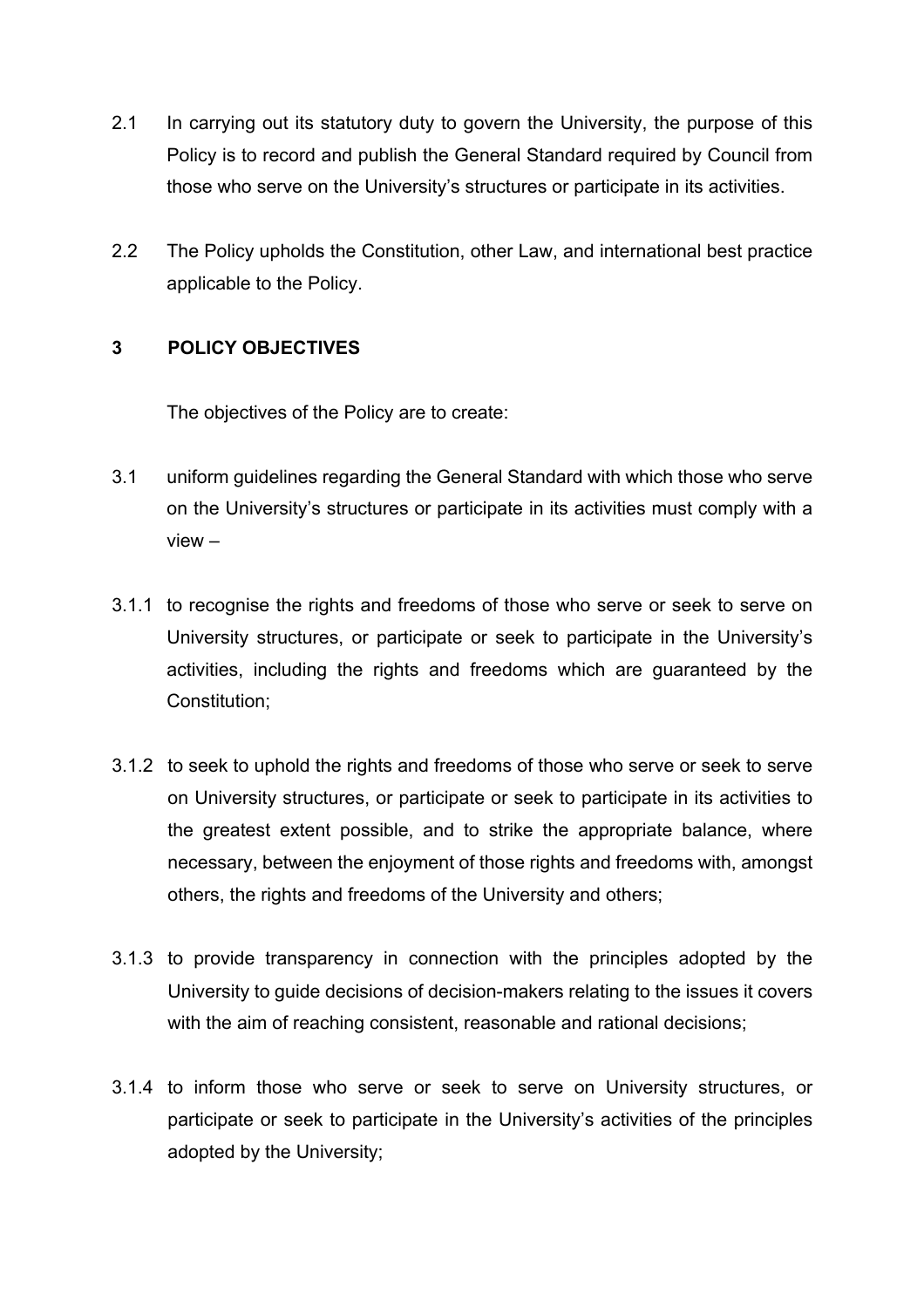3.1.5 to prevent or reduce the risk of –

- (a) the University suffering harm or reputational damage, and
- (b) the University or others suffering harm, injury or damages.
- 3.1.6 To provide a procedural framework to consider and making findings about the compliance of persons who serve on the University's structures or participate in its activities.

# **4. SCOPE**

- 4.1 The Policy applies to all those who serve on the University's structures and participates in its activities.
- 4.2 The University does not seek to apply the Policy with a view to regulate or interfere with the attendance at events of the University by persons who attend events of the University without active participation in them, except where such attendance causes or is likely to cause harm to the University or others.
- 4.3 The Policy does not detract from the requirements to serve as members of structures or participate in events as provided for beyond the provisions of the Policy, for example in the Law or other rules, regulations, codes of conduct, policies, procedures and practices of the University.

# **5. DEFINITIONS**

For purposes of this Policy, unless otherwise stated or the context indicates otherwise, the following abbreviations and terms will bear the following meaning and other grammatical forms of the terms have corresponding meanings:

| <b>Activity</b> | An official activity or event of the University |
|-----------------|-------------------------------------------------|
|                 |                                                 |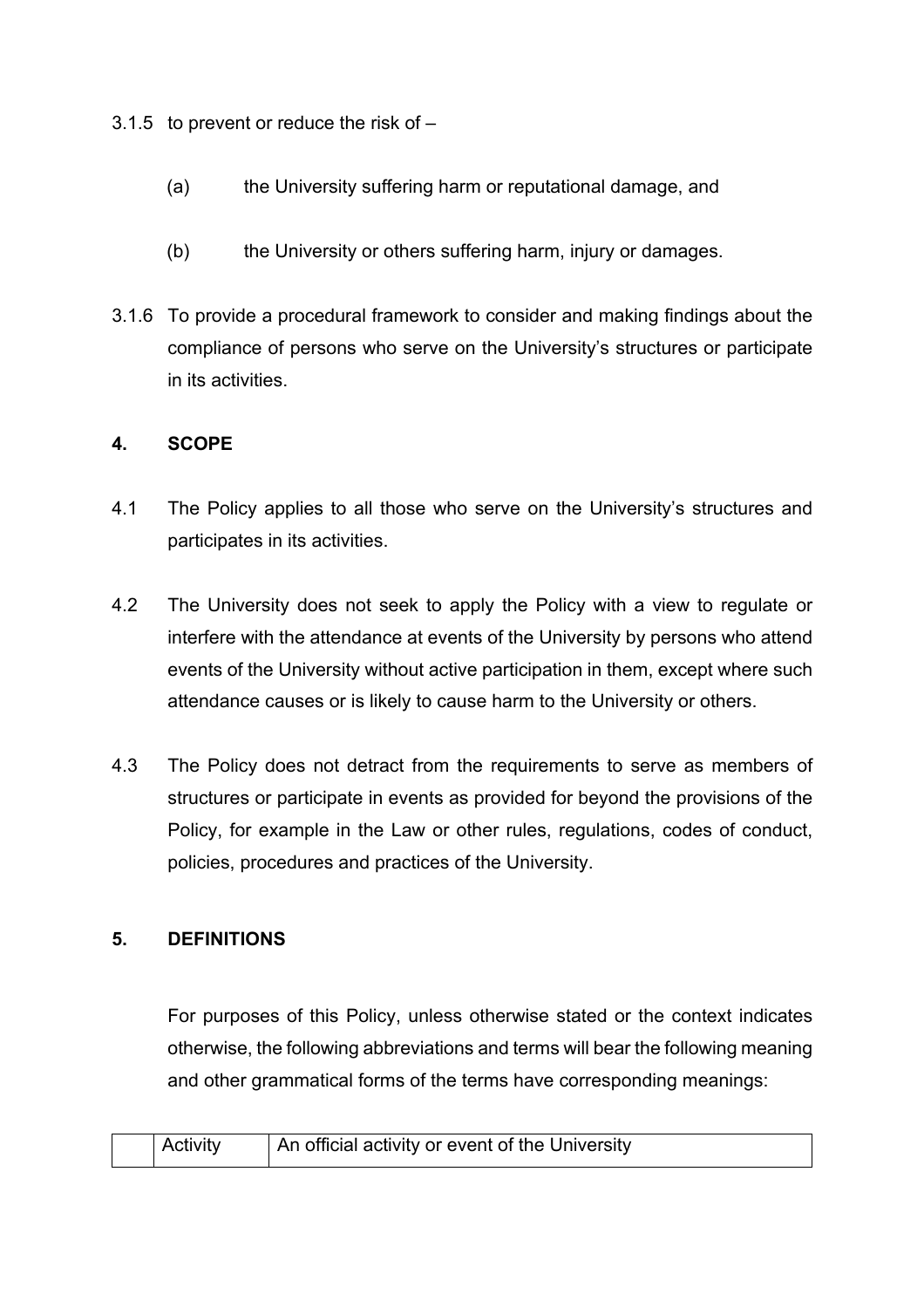| Conduct           | An act (commission) or omission, and includes behaviour             |
|-------------------|---------------------------------------------------------------------|
| Constitution      | The Constitution of the Republic of South Africa, 1996              |
| Council           | The Council of the University                                       |
| General           | of<br>honesty, integrity and<br>standard<br>good<br>standing<br>A – |
| Standard          | commensurate with the University's vision, mission and values       |
|                   | as a South African public higher education institution which must   |
|                   | achieve and maintain a high level of public trust and respect       |
| Law               | Any law of general application including the Constitution,          |
|                   | common law and any statute, decree, treaty, regulation,             |
|                   | directive, ordinance, by-law, order or any other enactment of       |
|                   | legislative measure of government (including national, provincial   |
|                   | and local government), statutory or regulatory body that has the    |
|                   | force of law, including the UJ Institutional Statute                |
| Person            | A natural person who serves, or has been nominated to serve, in     |
|                   | any structure, or participates or seeks to participate in any       |
|                   | activity                                                            |
| Policy            | Policy on the General Standard with which Persons must comply       |
|                   | to serve on structures or actively participate in activities        |
| <b>Structure</b>  | A formal or informal structure of the University                    |
| <b>University</b> | University of Johannesburg                                          |

# **6 COMPLIANCE WITH GENERAL STANDARD**

- 6.1 Persons must comply with the General Standard.
- 6.2 Whilst Clause 6.3 provides examples of factors which may be considered when determining a Person's compliance with the General Standard, each case must be determined on its own merits and the weight, if any, accorded to a particular factor, must be determined having regard to all relevant factors, including:
- 6.2.1 The extent to which the conduct speaks to a Person's compliance with the General Standard;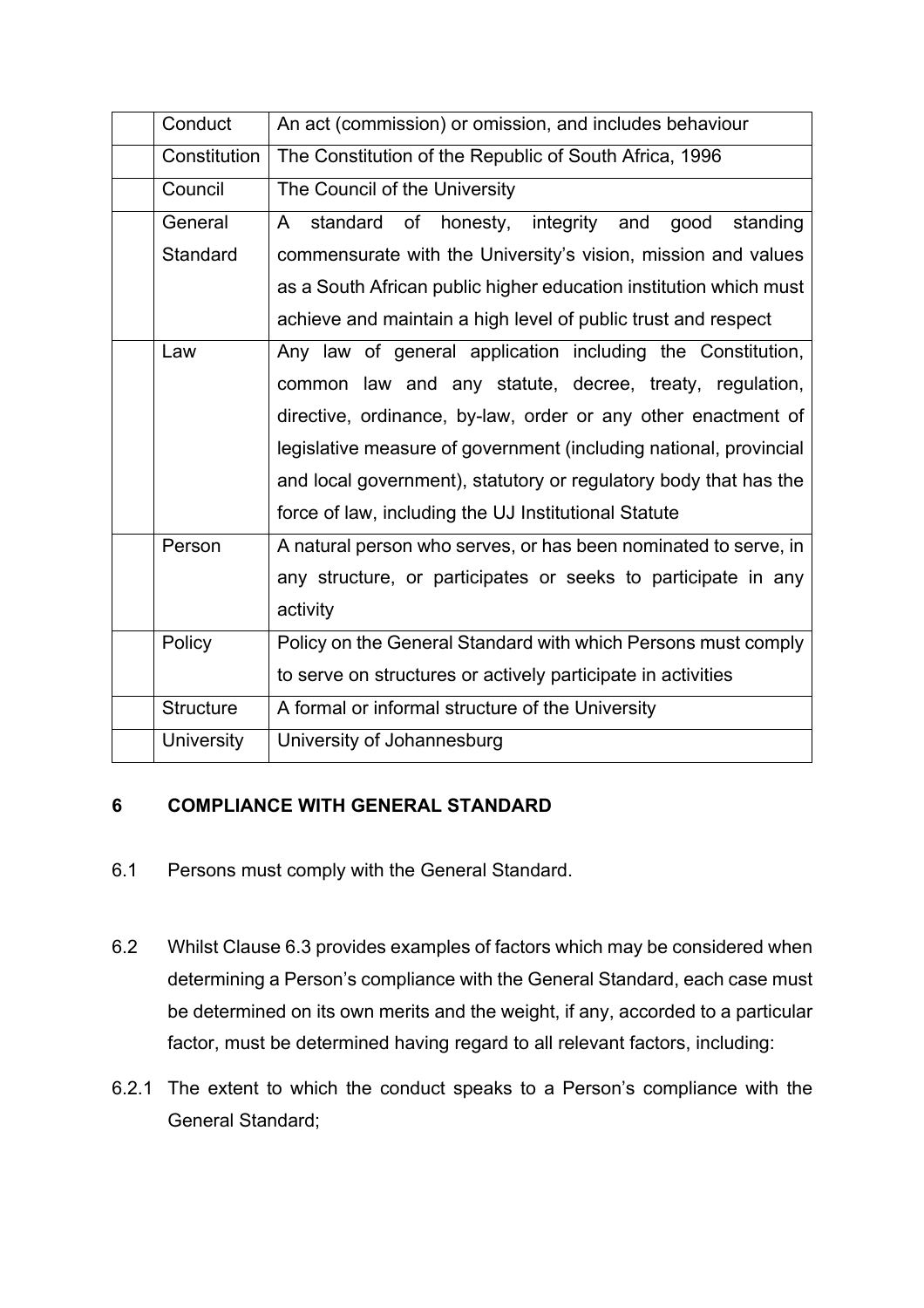- 6.2.2 the seriousness of a Person's conduct that has or could potentially have a negative impact on a person's compliance with the General Standard;
- 6.2.3 the surrounding circumstances to the conduct that has or could potentially have a negative impact on a person's compliance with the General Standard;
- 6.2.4 the relevance of such conduct that has or could potentially have a negative impact on the Persons' compliance with the General Standard, to the duties that are or are to be performed and the responsibilities that are or are to be assumed by that Person;
- 6.2.5 the passage of time since the occurrence of the conduct that had a negative impact on the person's compliance with the General Standard;
- 6.2.6 the explanation by the Person of the conduct concerned; and
- 6.2.7 evidence of the Person's rehabilitation in respect to the conduct.
- 6.3 Without limiting the generality of the General Standard, but subject to determining the weight thereof (if any) in terms of Clause 6.2, including the extent to which it speaks to a Person's honesty, integrity and good standing, the following factors detract from a Person's meeting the General Standard:
- 6.3.1 Where the Person has been found guilty (and that finding has not been expunged) in any criminal proceedings by a court under any law in any jurisdiction. It particularly detracts from meeting the General Standard if the Person has been found guilty of an offence involving dishonesty and a penalty of imprisonment without option of a fine, or a significant fine, was imposed.
- 6.3.2 Where the Person has been the subject of any adverse finding or any settlement in civil proceedings in any jurisdiction. It particularly detracts from meeting the General Standard if the finding or settlement arose from a Person's dishonesty, theft, fraud, forgery, utterance of a forged document, perjury,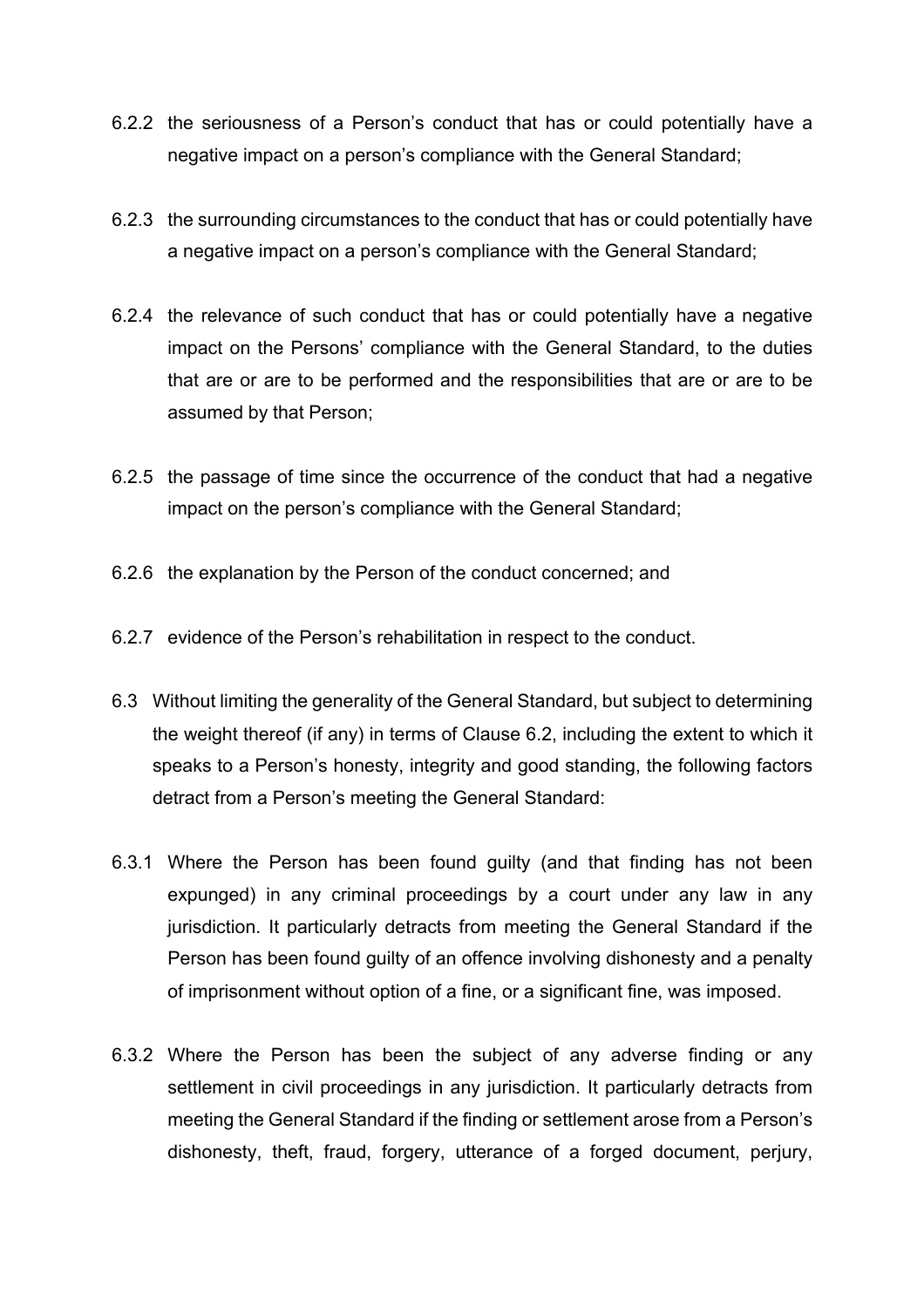breach of fiduciary duty, misrepresentation, corrupt activities, or dishonourable, unprofessional or corrupt conduct.

- 6.3.3 Where the Person has been the subject of, or interviewed during, any existing or previous investigation or disciplinary proceedings. It particularly detracts from meeting the General Standard where a person has been found guilty of an offence or transgression by the University or any other higher education institution, any regulatory authority, professional body, or government body or agency.
- 6.3.4 Where the Person is or has been the subject of any proceedings of a disciplinary or criminal nature or has been notified of any potential proceedings or any investigation which might lead to those proceedings.
- 6.3.5 Where the Person has been involved with a company, partnership or other entity that has been refused registration, authorisation, membership or a licence to carry out a trade, business or profession, or has had that registration, authorisation, membership or licence revoked, withdrawn or terminated, or has been expelled by a regulatory or government body.
- 6.3.6 Where, as a result of the removal of the relevant licence, registration or other authority, the Person has been refused the right to carry on a trade, business or profession requiring a licence, registration or other authority.
- 6.3.7 Where the Person has been a director, partner, or concerned in the management of a business that has gone into insolvency, liquidation or business rescue while the Person was connected with that organisation or within one year of that connection.
- 6.3.8 Where the Person, or any business with which the Person has been involved, has been investigated, disciplined, censured or suspended or criticised by a regulatory or professional body, a court or tribunal, whether publicly or privately.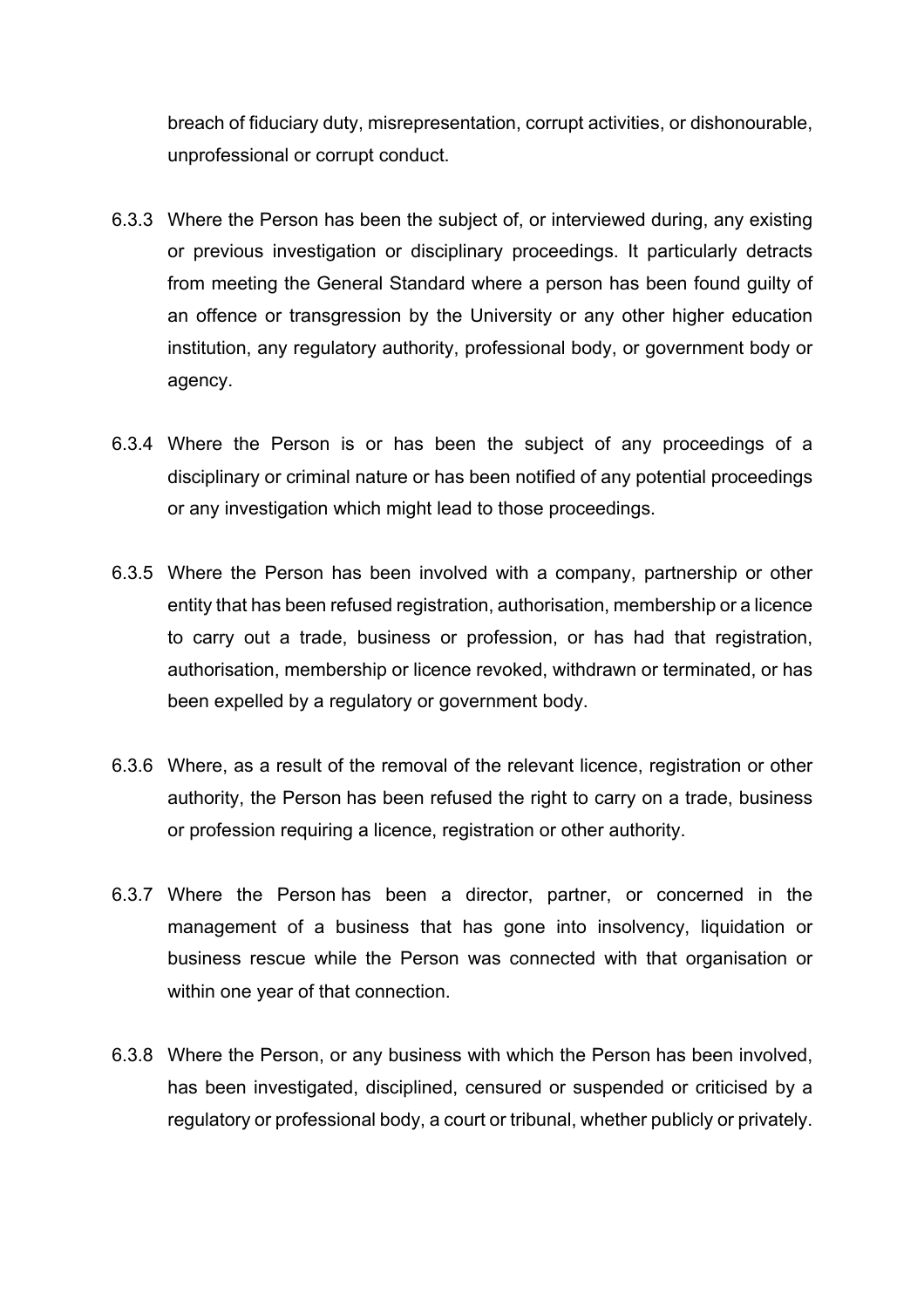- 6.3.9 Where the Person has been asked to resign, and did resign, from employment or from a position of trust, fiduciary appointment or similar.
- 6.3.10 Where the Person has been suspended, dismissed or disqualified from acting as a director, from a position of trust, fiduciary appointment or similar, or from acting in any managerial capacity.
- 6.3.11 Where in the past the Person has not been candid and truthful in all dealings with any regulatory or other body and where the Person has not demonstrated a readiness and willingness to comply with the requirements and standards of a code of conduct or other legal, regulatory and professional requirements and standards.
- 6.3.12 Where a Person has been denied registration or membership of any professional body or has had that registration or membership revoked, withdrawn or terminated by a professional body.
- 6.3.13 Where a Person's conduct was, or there is a likelihood of conduct to be, harmful, detrimental or injurious to the University, its image, brand, and reputation or the University's relationships with others or groups.
- 6.3.14 Where a Person's conduct was, or there is a likelihood of conduct to be, harmful, detrimental or injurious to the University or others.
- 6.3.15 Access to the University's premises or activities by Persons who were found not to meet the General Standard are regulated by the University's Access Control Policy and the Law.

#### **PROCEDURAL MATTERS**

7.1 If the Registrar has reasonable grounds to believe that a Person who serves or seeks to serve on a structure of the University, or participates or seeks to participate in an activity, does not comply with the General Standard, the matter must be referred to as follows: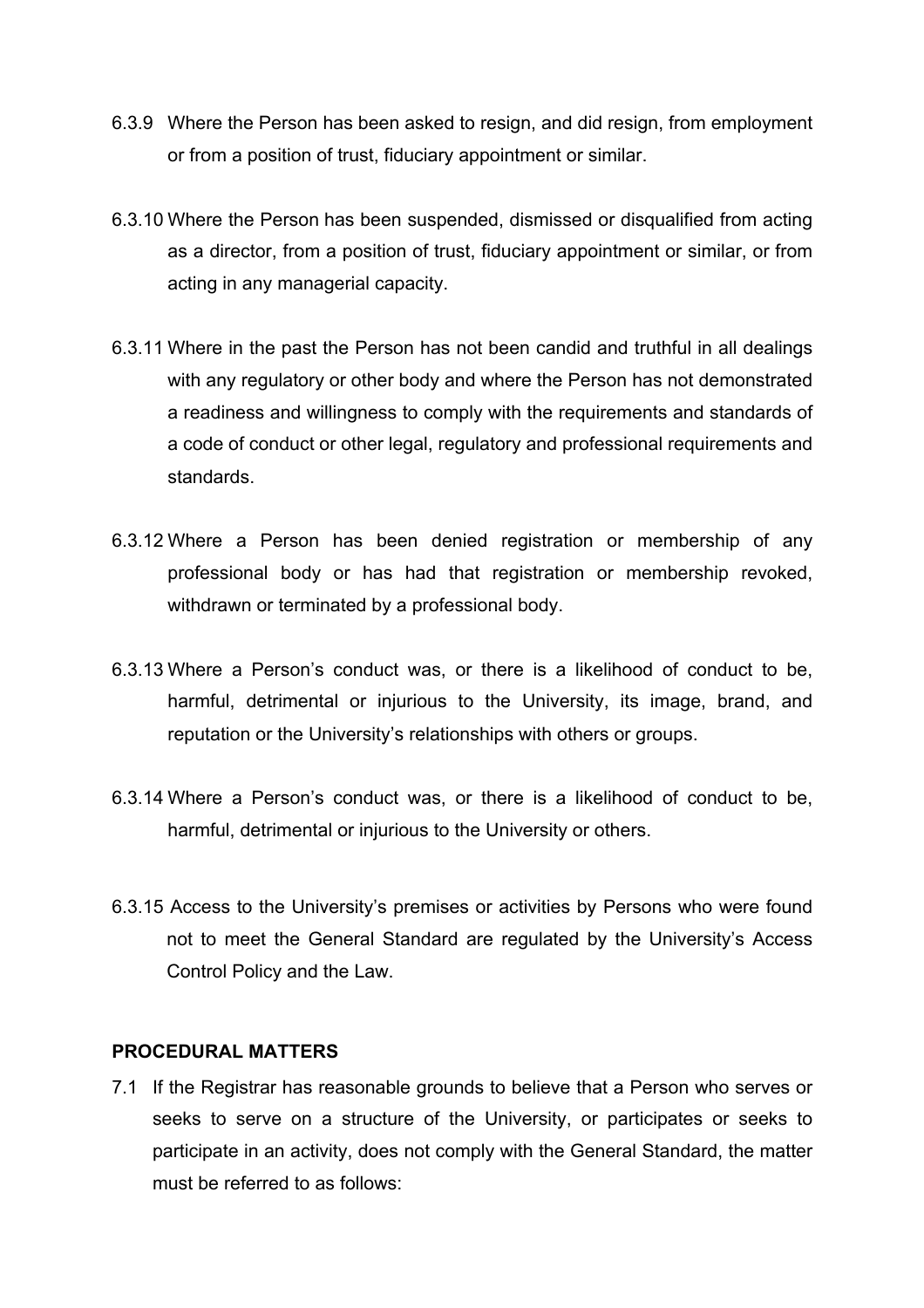- 7.1.1 Council, structures approved by Council or accountable to Council, and Council activities: The Chair of Council, dependent on whether the Chair has a conflict of interest in the matter, the matter is referred to the members of the Executive Committee of Council who do not have a conflict of interest in the matter.
- 7.1.2 All other structures and activities: The Vice Chancellor, dependent on whether the Vice Chancellor has a conflict of interest in the matter, the matter is referred to the members of the Management Executive Committee who do not have a conflict of interest in the matter.
- 7.2 The Chair of Council or the Executive Committee of Council (in the instance of 7.1.1) and Vice Chancellor or the Management Executive Committee (in the instance of 7.1.2) may refer the matter to any existing internal structure of the University, or an *ad hoc* committee as determined by them, to consider and make a finding on the matter.
- 7.3 The format and the procedure to be followed in considering the matter and making a finding must be determined by the Chair of this internal structure or committee with due regard to the Promotion of Administrative Justice Act 3 of 2000, substantive fairness and the circumstances of the case.
- 7.4 If the internal structure or committee determines that a Person does not comply with the General Standard, it may direct that the Person may not serve on a structure or participate in activities, provided that:
- 7.4.1 It may limit the enforcement of its finding to a particular structure or activity;
- 7.4.2 It may determine the period for which its finding will be enforced;
- 7.4.3 It may suspend the enforcement of its finding subject to conditions it may impose.

#### **8 APPEAL**

The finding of the internal substructure or committee is final and binding and there is no further internal remedy available to a person following such finding.